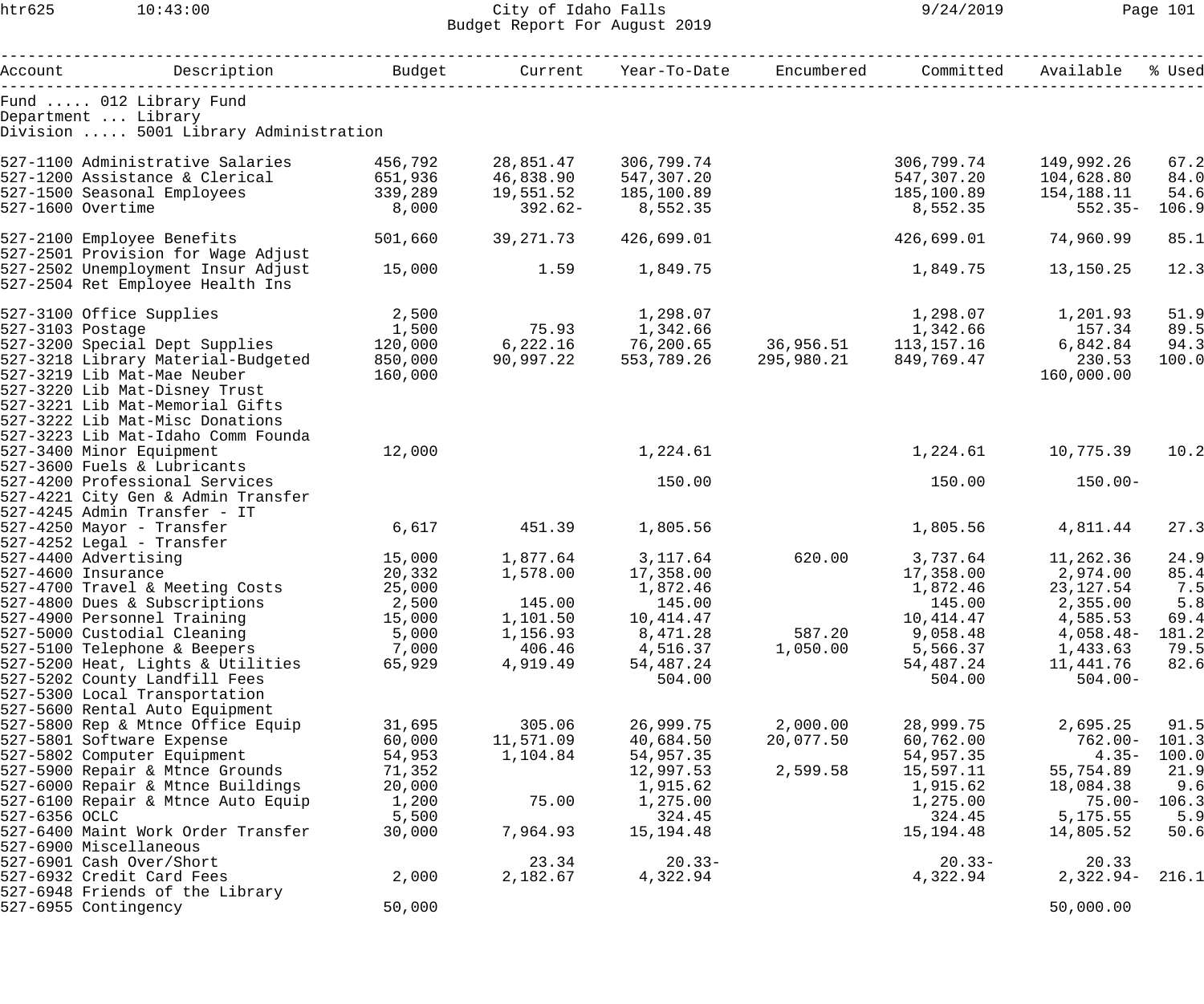## htr625 10:43:00 City of Idaho Falls 9/24/2019 Page 102 Budget Report For August 2019

| Account                                                                                                                                                                                                                                                               | Description                                                                            | Budget                      | Current    | Year-To-Date            | Encumbered             | Committed                           | Available              | % Used               |
|-----------------------------------------------------------------------------------------------------------------------------------------------------------------------------------------------------------------------------------------------------------------------|----------------------------------------------------------------------------------------|-----------------------------|------------|-------------------------|------------------------|-------------------------------------|------------------------|----------------------|
|                                                                                                                                                                                                                                                                       | Fund  012 Library Fund<br>Department  Library<br>Division  5001 Library Administration |                             |            |                         |                        |                                     |                        |                      |
| 527-7200 Buildings<br>527-7300 Imps Other Than Build<br>527-7400 Office Equipment<br>527-7402 Computers<br>527-7500 Automotive Equipment<br>527-7600 All Other Equipment<br>527-7603 Unanticipated Grants<br>527-7650 Materials-Budgeted<br>527-7655 Materials-Grants |                                                                                        | 735,655<br>20,000<br>14,345 |            | 23,933.00               | 18,374.22<br>14,345.00 | 23,933.00<br>18,374.22<br>14,345.00 | 711,722.00<br>1,625.78 | 3.3<br>91.9<br>100.0 |
|                                                                                                                                                                                                                                                                       |                                                                                        |                             |            | 2,079.90                |                        | 2,079.90                            | $2,079.90 -$           |                      |
|                                                                                                                                                                                                                                                                       | 527-7900 MERF Depreciation                                                             | 300                         | 25.00      | 275.00                  |                        | 275.00                              | 25.00                  | 91.7                 |
|                                                                                                                                                                                                                                                                       | Gross Budget                                                                           | 4,378,055                   |            | 266,306.24 2,397,945.40 | 392,590.22             | 2,790,535.62                        | 1,587,519.38           | 63.7                 |
|                                                                                                                                                                                                                                                                       | 527-9800 Interfund Transfers                                                           |                             |            |                         |                        |                                     |                        |                      |
|                                                                                                                                                                                                                                                                       | Library Administration                                                                 | 4,378,055                   | 266,306.24 | 2,397,945.40            | 392,590.22             | 2,790,535.62                        | 1,587,519.38           | 63.7                 |
|                                                                                                                                                                                                                                                                       |                                                                                        |                             |            |                         |                        |                                     |                        |                      |